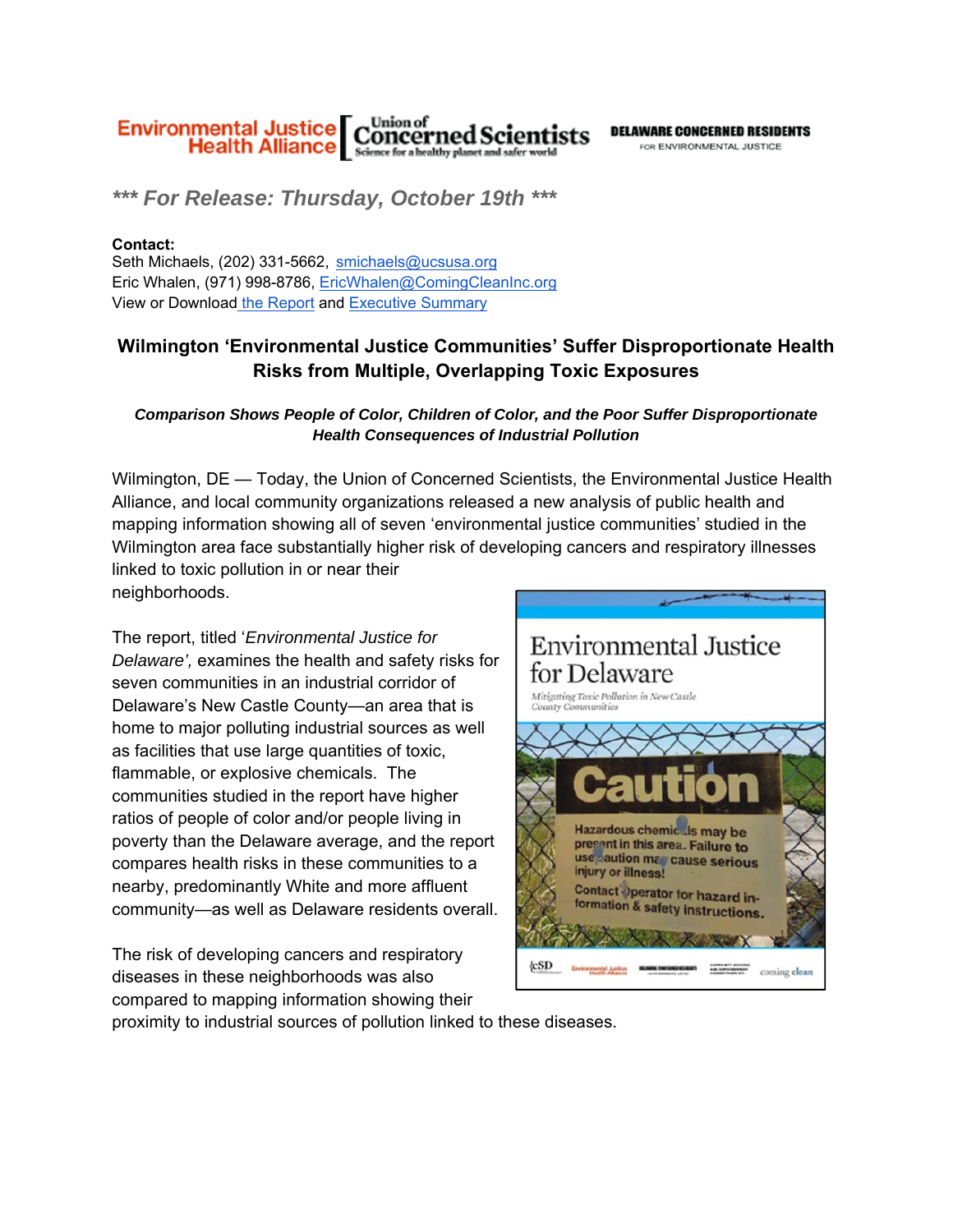|                                                       |                      | <b>RMP Facilities</b> | <b>TRI Facilities</b> | <b>Brownfield Sites</b> | <b>Superfund Sites</b> |
|-------------------------------------------------------|----------------------|-----------------------|-----------------------|-------------------------|------------------------|
| <b>Environmental</b><br>Justice<br><b>Communities</b> | Southbridge          |                       | 13                    | 48                      |                        |
|                                                       | <b>Dunleith</b>      | $\overline{2}$        | 9                     | 6                       |                        |
|                                                       | Oakmont              | $\mathcal{P}$         | 6                     | $\overline{4}$          |                        |
|                                                       | <b>Cedar Heights</b> | $\circ$               | 6                     | $\mathbf{0}$            | $\overline{2}$         |
|                                                       | <b>Belvedere</b>     |                       | $\Delta$              | $\Omega$                |                        |
|                                                       | Marshallton          | $\Omega$              | $\overline{2}$        | $\mathbf{O}$            | $\Omega$               |
|                                                       | Newport              | U                     | 5                     | $\Omega$                | $\overline{2}$         |
| Comparison<br>Community                               | Greenville           | $\overline{O}$        | $\circ$               | $\circ$                 | $\mathsf{O}\xspace$    |
| <b>Entire State</b>                                   | <b>Delaware</b>      | 45                    | 157                   | 83                      | 47                     |

The report then considers the potential cumulative impacts from these multiple, overlapping health and safety issues:

- Risk of cancer and potential for respiratory illnesses affecting residents in the communities stemming from toxic outdoor air pollution;
- Proximity to facilities included in Environmental Protection Agency's (EPA's) Risk Management Program (RMP) that use large quantities of toxic, flammable, or explosive chemicals and pose a high risk of a catastrophic disaster to large numbers of nearby residents;
- Proximity to major industrial pollution sources that report their toxic chemical emissions in the EPA Toxics Release Inventory (TRI);
- And proximity to contaminated hazardous waste sites listed in EPA's Brownfield and Superfund Programs.

|                                         |                      | <b>Cancer Risk</b> | <b>Comparison to</b><br>Greenville | <b>Respiratory</b><br><b>Hazard Index</b> | <b>Comparison to</b><br>Greenville |
|-----------------------------------------|----------------------|--------------------|------------------------------------|-------------------------------------------|------------------------------------|
| Environmental<br>Justice<br>Communities | Marshallton          | 46.51              | 33%                                | 2.39                                      | 71%                                |
|                                         | Southbridge          | 42.95              | 23%                                | 2.00                                      | 43%                                |
|                                         | Newport              | 42.19              | 21%                                | 2.02                                      | 44%                                |
|                                         | Dunleith             | 41.45              | 19%                                | 1.85                                      | 32%                                |
|                                         | Oakmont              | 41.45              | 19%                                | 1.85                                      | 32%                                |
|                                         | <b>Belvedere</b>     | 40.08              | 15%                                | 1.82                                      | 30%                                |
|                                         | <b>Cedar Heights</b> | 39.03              | 12%                                | 1.74                                      | 24%                                |
| Comparison<br>Community                 | Greenville           | 34.85              |                                    | 1.40                                      |                                    |
| <b>Entire State</b>                     | <b>Delaware</b>      | 36.40              | 4%                                 | 1.54                                      | 10%                                |

"For too long, people living in Southbridge and other communities facing environmental injustice have been told that the industries operating near our neighborhoods are safe, or that the health problems we see every day are the result of 'lifestyle choices', and the pollution we've endured isn't harmful," said **Octavia Dryden, with Delaware Concerned Residents for Environmental Justice.** She continued, "Now, with this report, we have yet more proof that we're being taken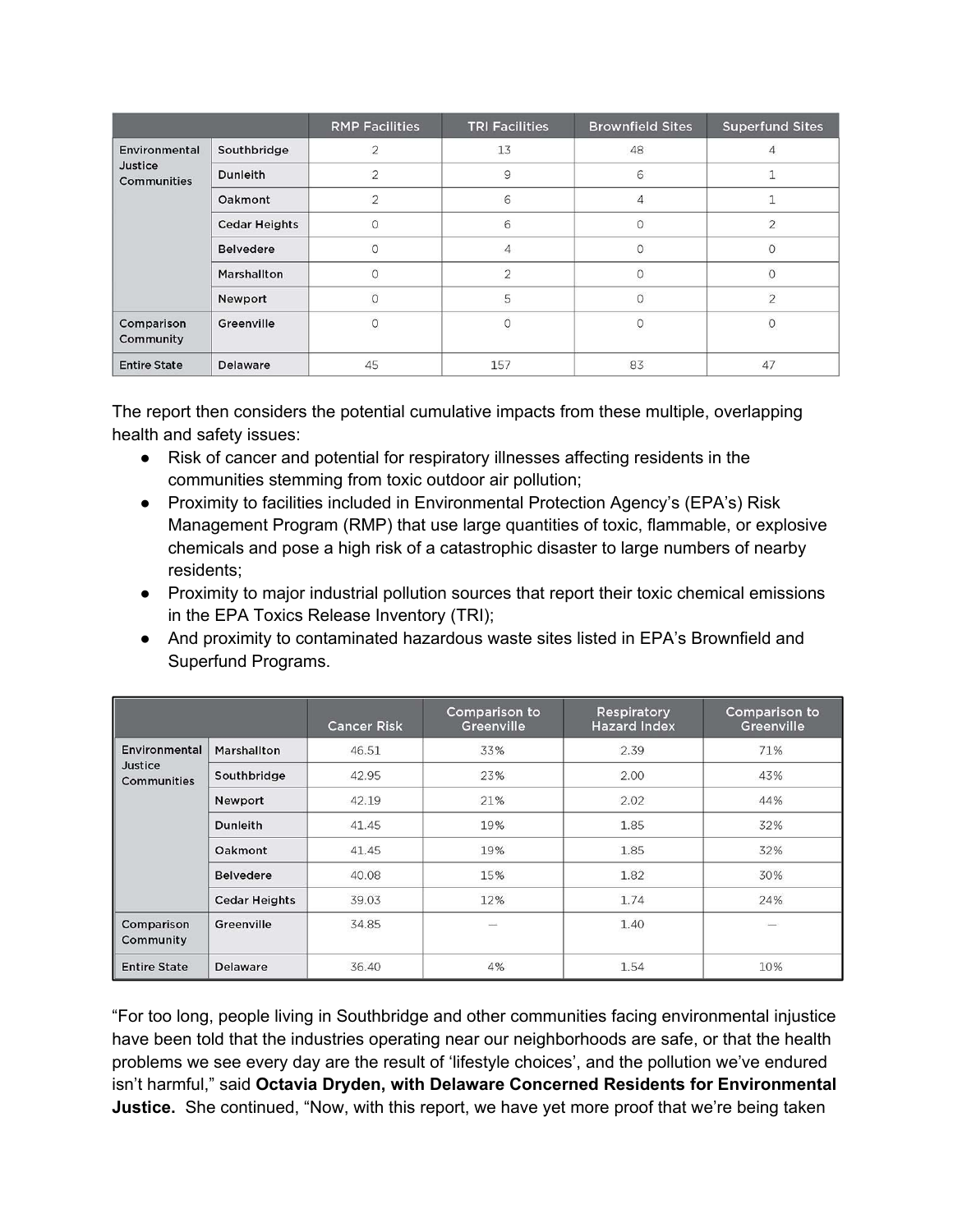advantage of, and the health of our community and our children is being sacrificed to industries who make money by passing their pollution on to us. This report shows that communities living on the fenceline of the chemical and fossil fuel industries support their profits with our bodies, and receive very little—if anything—in return."

Mapping information conducted for this report found that the Southbridge neighborhood of Wilmington has 48 EPA listed Brownfields (more than half of all brownfields in Delaware), 13 facilities catalogued in EPA's TRI, four EPA listed Superfund sites, two facilities which pose the risk of catastrophic disasters and are regulated under EPA's RMP program, the Port of Wilmington which emits soot and other air pollutants, and multiple waste disposal facilities—all within the neighborhood or less than one mile away.

"Previous studies have shown that Black, Brown, and poor people are more likely to bear the consequences of dangerous chemical facilities and toxic industrial pollution [1, 2], but this new evidence highlights the environmental injustices occurring in Wilmington, DE, and illustrates the challenges faced by environmental justice communities across the nation," said **Michele Roberts, Co-Coordinator of the Environmental Justice Health Alliance**. She continued, "Southbridge is at the epicenter of multiple, overlapping, and cumulative impacts from environmental pollution. Between contaminated sites, hazardous facilities, social and economic injustices, Southbridge is absolutely surrounded. It's time for our decision-makers, from the Wilmington City Council all the way to Scott Pruitt and our federal Environmental Protection Agency—and everyone in between—to accept responsibility for the health and safety of all of their constituents, and not just those who look like them, live in neighborhoods like theirs, or can afford to to support their campaigns and careers. Our children's' health and their futures are at stake."

"This research shows clearly what neighbors in these communities already know--that they're unfairly facing higher health risks," said **Gretchen Goldman, Research Director for the Center for Science and Democracy at the Union of Concerned Scientists**. She continued, "We need to listen to the communities and the facts, and we need to enact and enforce rules to protect their health and safety. Environmental justice has to be a priority."

"Far too many Delaware families are facing the cumulative impacts of decades of legacy contamination, active industrial pollution, racial and class discrimination, and climate change", said **Stephanie Herron, Outreach Coordinator for the Delaware Sierra Club**. She continued, "The same unhealthy air pollution that's making us sick is also diving our climate to brink of catastrophe. Sea level rise and more extreme weather are risk multipliers to our neighbors, who are already bearing the brunt of industrial pollution—as we've recently seen in Houston and locally here in Southbridge. Thankfully, our communities have solutions! We need to *listen* **to** and **work** *with* the communities highlighted in this report (and those who aren't) to double renewable energy in Delaware in the next fifteen years, clean up transportation, address chronic flooding and make a *just* **transition** away from fossil fuels and dangerous chemicals that are putting our families at risk."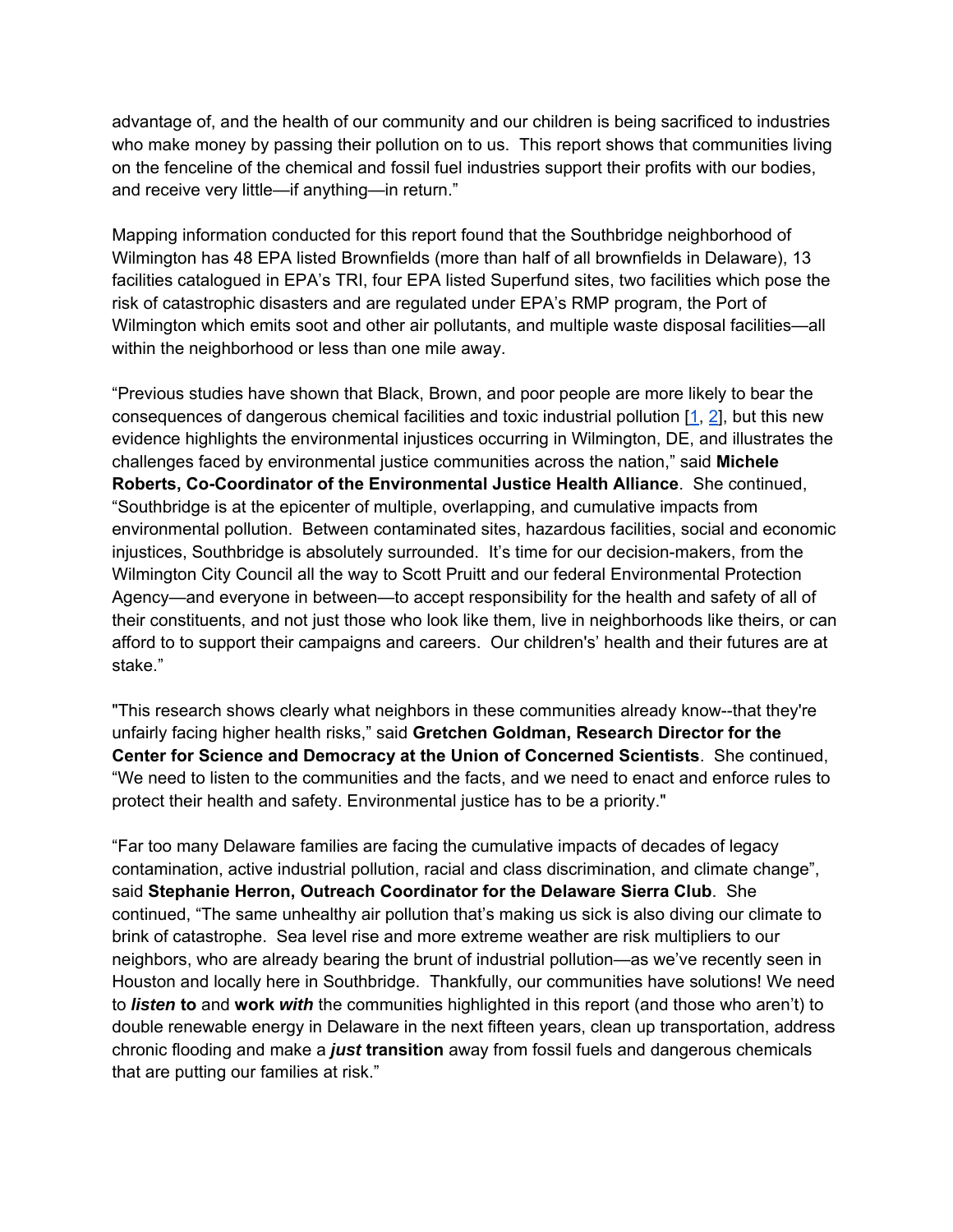The report urges local, state, and federal decision-makers to reduce harms related to industrial toxic pollution and mitigate its disproportionate impacts on environmental justice communities by:

- Requiring facilities which could release large amounts of poisonous gas or risk a catastrophic explosion to use inherently safer chemicals and processes where possible;
- Require these same facilities to share information with first-responders and local communities on their hazards and processes essential to emergency preparedness and disaster planning—so people may effectively prepare for any accidents;
- Require large chemical facilities to monitor and share information on all toxic emissions;
- Protect people by not allowing new hazardous chemical facilities near homes and schools, and prevent new homes and schools from being built near existing hazardous facilities;
- Require comprehensive assessment and mitigation plans focusing on the *cumulative*  health-impacts of the multiple, overlapping exposures and risks these communities face;
- Strengthen enforcement of existing environmental and workplace health and safety regulations;
- Adopt and enforce strict motor vehicle emission standards and limit heavy duty truck traffic and idling in residential areas;
- Shift our energy and transportation infrastructure away from fossil-fuel systems and toward clean energy, which will help mitigate and reduce the disproportionate health impacts these communities suffer throughout the chemical and energy lifecycles. Reducing fossil-fuels use and shifting to clean energy can reduce the need for dangerous chemicals and processes and prevent disasters, cut industry and transportation related pollution linked to cancers and respiratory diseases, reduce the creation of contaminated sites, and create more vibrant, robust, and equitable communities.

A number of national, nonprofit organizations and local community groups held a press conference to release '*Environmental Justice for Delaware'* at a community center in Southbridge, Delaware, including the Union Concerned Scientists, the Environmental Justice Health Alliance, Delaware Sierra Club, and Delaware Concerned Residents for Environmental Justice. The event featured researchers and community experts who answered questions about the report and its significance.

## ###

The Environmental Justice Health Alliance (EJHA) organizes industry reform strategies for safer chemicals and clean energy that leave no community or worker behind.

The Union of Concerned Scientists puts rigorous, independent science to work to solve our planet's most pressing problems. Joining with people across the country, we combine technical analysis and effective advocacy to create innovative, practical solutions for a healthy, safe, and sustainable future.